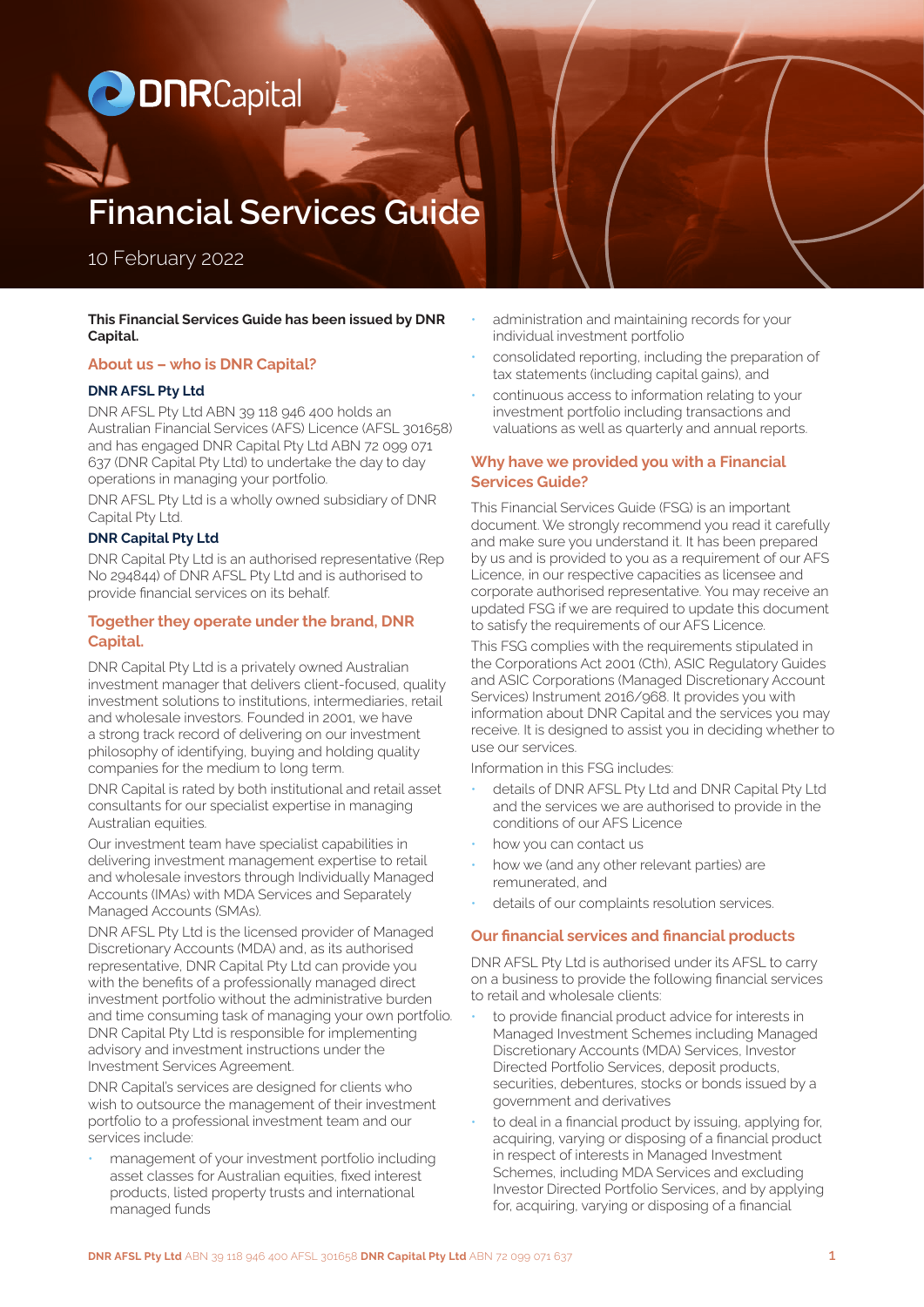product on behalf of another person in respect of interests in Managed Investment Schemes including Managed Discretionary Account (MDA) Services, Investor Directed Portfolio Services, deposit products, derivatives and securities, debentures, stocks or bonds issued by or proposed by a government, and

to operate custodial or depository services other than Investor Directed Portfolio Services.

Retail clients will receive a Statement of Advice for personal advice from their adviser.

Advisers authorised to provide personal advice recommending MDA Services must provide their retail clients with personal advice and a Statement of Advice in order to recommend MDA Services.

This FSG only relates to financial products and financial services in respect to MDA Services provided by us to retail clients' investments that are contracted in an Investment Services Agreement with us.

This FSG does not relate to personal advice or general advice you may have received in a Statement of Advice provided to you by your adviser.

## **Who is responsible for the custody services provided to you?**

DNR AFSL Pty Ltd is responsible for the provision of custody services for clients in accordance with the Custody Terms and Conditions provided to you. We have appointed Citigroup Pty Ltd (Citigroup) (ABN 88 004 325 080) as sub-custodian to provide these services in connection with your MDA. As a result Citigroup is the asset holder for assets held in connection with your account. Citigroup holds an AFS Licence (AFSL 238098). Citigroup is a wholly owned subsidiary of Citigroup Inc (NYSE (C) and other principal international stock exchanges.

We are responsible for ensuring that Citigroup, or any sub-custodian appointed by Citigroup, holds investments provided to it from time to time for the purposes of your MDA in trust for you. Your investments that include cash, securities, and certain deposits and derivatives are not required to be held separately from the assets of Citigroup or other clients provided Citigroup perform regular reconciliation procedures in relation to them. This means that Citigroup will use pooling arrangements under which assets will be held in an omnibus account and held in the name of Citigroup or its nominee. We will maintain records that will allow clear identification of the assets held by you through the omnibus account. We are not permitted under any circumstance to pool client assets with our own assets. Citigroup acts on our instructions pursuant to the Sub-Custody agreement we have in place.

At any time, you can ask us in writing for a statement acknowledging the manner in which we hold your investments.

## **Outsourcing**

Other than the appointment of the custodian, subcustodian and brokers, DNR Capital does not outsource any of its functions in relation to the MDA Services. We take a risk-based approach to the appointment of external service providers to ensure that the selection

and engagement follows a transparent and accountable process, and that the ongoing monitoring and evaluation of the service provider's performance is managed appropriately and effectively on at least an annual basis.

## **Documents and services you will receive**

## **Investment Services Agreement with MDA Services**

You must enter into an Investment Services Agreement with us before we can provide you with MDA Services. This is a requirement of ASIC Corporations (Managed Discretionary Account Services) Instrument 2016/968.

The agreement outlines how we will provide our MDA Services to you and includes your Investment Program. The agreement and Investment Program outlines:

- the investment strategy recommended to you
- the nature and scope of our discretion and any significant associated risks in managing your portfolio through buying and selling products on your behalf without prior reference to you
- the basis on which the MDA Services are suitable for you, and
- warnings and limitations relation to the MDA service.

You must consider these limitations before signing the agreement.

## **Statement of Advice**

Your adviser will prepare a Statement of Advice for you whenever you receive personal advice. The Statement of Advice and Investment Services Agreement (including the Investment Program) are issued to you to ensure that we comply at all times with Division 3 of Part 7.7 of the Corporations Act 2001 (Cth).

The Statement of Advice sets out the advice given, with an explanation of the basis on which it was given and the specific fees payable for the personal advice provided. In preparing the Investment Program you must ensure your adviser has been provided with accurate information relating to your relevant personal circumstances so as to minimise the risk that the Investment Program and MDA Services are not suitable for you.

## **Ongoing and annual review**

Your adviser will review your Investment Program with you on an annual basis or more frequently if required, or if requested when your circumstances change in any way.

You must communicate with your adviser if you would like to see new or additional personal advice and your adviser will issue a new Statement of Advice to you and notify us of any changes in the Investment Program.

We are required to review your Statement of Advice before we can enter into the Investment Services Agreement with you so as to be satisfied that the MDA Services are suitable for your relevant personal circumstances.

Your adviser must confirm to us that they have conducted an annual review of your Investment Program and the appropriateness of the MDA Services provided to you.

Please contact us if you change your adviser.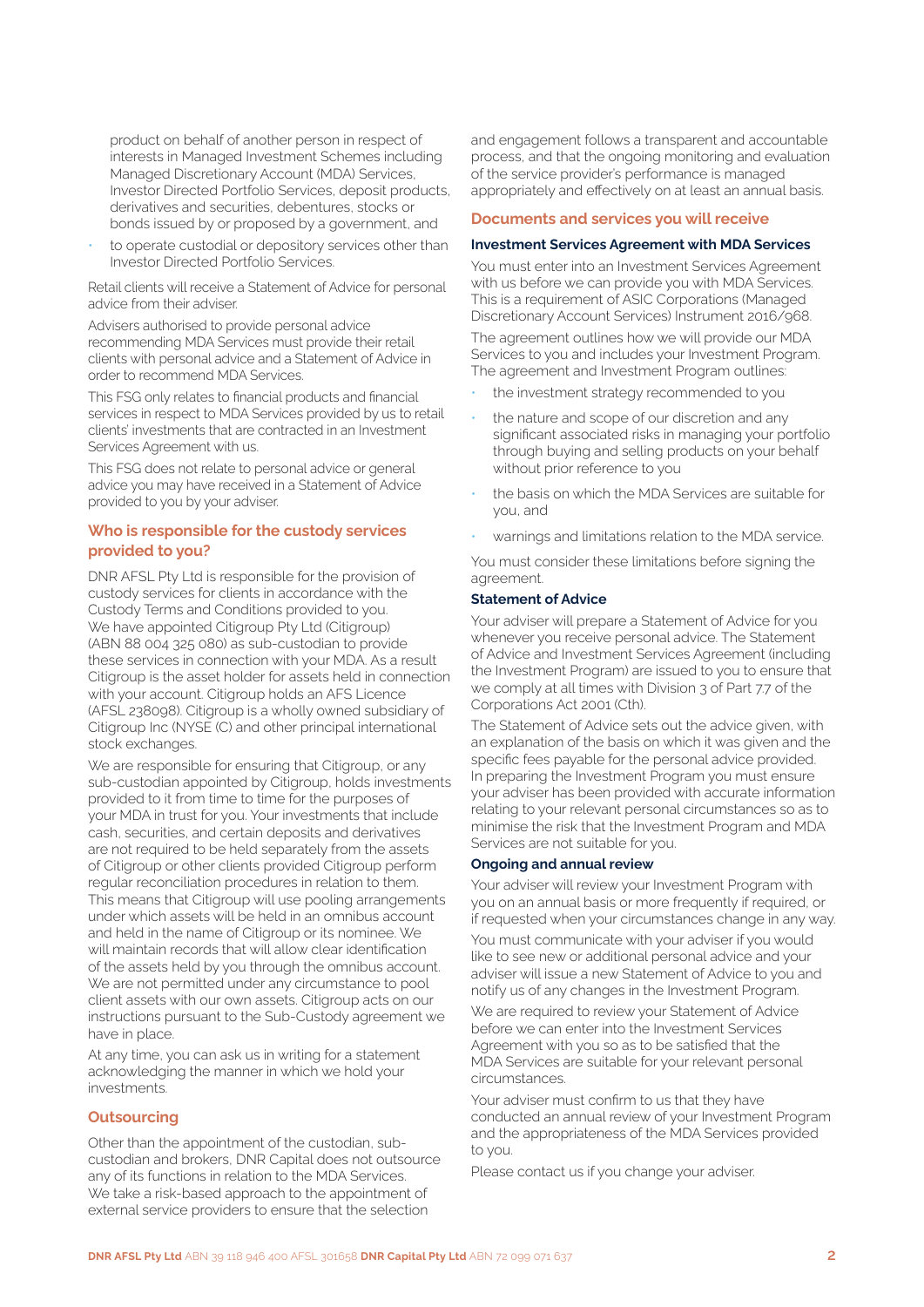#### **Risks**

#### **Risks associated with your Investment Program and MDA Services**

No prior reference to you – under the agreement, we will manage your portfolio on your behalf, at our discretion and will make decisions on the composition of your portfolio, acquire or dispose of portfolio assets and exercise rights attaching to or associated with the portfolio assets without reference to you, but our actions must be in accordance with the parameters of your Investment Program.

Your reliance – you will rely on our skills, competence and ability to successfully manage your portfolio to achieve your investment goals and objectives. Your lack of dayto-day control over your portfolio and your reliance on our expertise is a risk associated with this type of investment.

Operational risk – we have a wide discretion under the agreement to make all investment decisions on your behalf. Our operating systems and our service providers may fail or inappropriately record your investments. This is a risk associated with this type of investment.

## **General risk management strategies**

We must at all times maintain as full an understanding as may reasonably be expected of an investment manager in respect of Australian tax law in so far as those tax laws affect the investment and returns on investment of your portfolio.

We will be entirely responsible for the management of the portfolio for tax purposes and we will not take into account your specific tax position when making our decisions, unless you have provided specific instructions to us.

#### **Other risks, specific issues and expanded explanations**

There are many definitions of risk and this can include legislative, country, currency, inflation and liquidity risk all of which will have different impacts on an investment portfolio.

However the most common concept of risk is simply the 'loss of capital'. Most investors do not wish to see the value of their investment decline. It is a fact that investment is inherently risky by nature and that losses will occur (even in conservative portfolios) to some degree at different times.

Given that volatile and negative returns will occur in many portfolios an investor with a long term investment horizon would likely have a greater tolerance to investment risk than an investor with only a short term outlook. Generally, the investor with a long term outlook has longer to recover from a period of flat or negative return.

Investments have varying degrees of risk and return. The risk/ return philosophy generally states that for most investments the higher the level of risk (volatility) the investor is prepared to accept, the greater the expected return as a payoff for taking a higher degree of risk.

Higher returns are rarely achieved without increasing risk and investment risk is considerably lessened when a longer investment time frame is adopted. Accordingly, it is important that when investors seek to achieve specific investment objectives, that an acceptable time frame is allowed to achieve those returns.

Other risks associated with an investment portfolio with MDA Services include:

Liquidity risk – this risk is that you cannot realise your investments when required. This risk is reduced by ensuring that you are able to access your money quickly by maintaining an adequate cash reserve to meet immediate emergency needs and for future planned expenditures. This avoids the possible outcome of crystallising a loss when a short-term drawing is required from your investment portfolio.

Inflation risk – it is important to maintain the purchasing power of your capital over longer time periods to protect your portfolio from inflation. Growth investments generally allow your income to increase over time with the ability to deliver tax effective returns.

Tax – any variation to tax law and regulation could materially affect the value of the portfolio and existing investment strategy.

Credit risk – this is the risk that an institution holding your capital (e.g. debenture issuer) may fail to pay interest or return your capital. Alternatively, an investment may fail resulting in a loss of capital.

Currency risk – the possibility that investments held in other countries may rise or fall in value as a result of movements in international exchange rates against the Australian dollar.

Economic and political risk – these risks relate to the changes in inflation, interest rates etc and those risks caused by changes in government, their policies and legislation.

Market risk and volatility – the concept of volatility means that investment values can move both up and down. The greater the volatility the more ups and downs. This includes movements in various markets due to economic, environmental or political conditions, or from general market sentiment, the causes of which may include changes in governments or government policies, political unrest, wars, terrorism, pandemics and natural, nuclear and environmental disasters. The duration and potential impacts of such events can be highly unpredictable, which may give rise to increased and/or prolonged market volatility. The possible reward for accepting greater volatility is the possibility of higher returns over the long term. Short term volatility in financial markets will invariably occur and by diversifying your portfolio market risk can be mitigated.

Investment risk – there is a risk that the investment will not give you the returns you hoped for or that you will lose money. No level of return or performance is promised by us.

Liquidity and pricing relationships – lack of liquidity may increase the risk of loss by making it difficult to effect transactions or close out existing positions.

Past performance is not a guarantee, nor an indicator of future performance.

#### **Providing instructions to DNR Capital**

Once you and your adviser have determined that MDA Services are suitable for your relevant personal circumstances, you must complete our Account Opening Form which forms part of your Investment Services Agreement. The Account Opening Form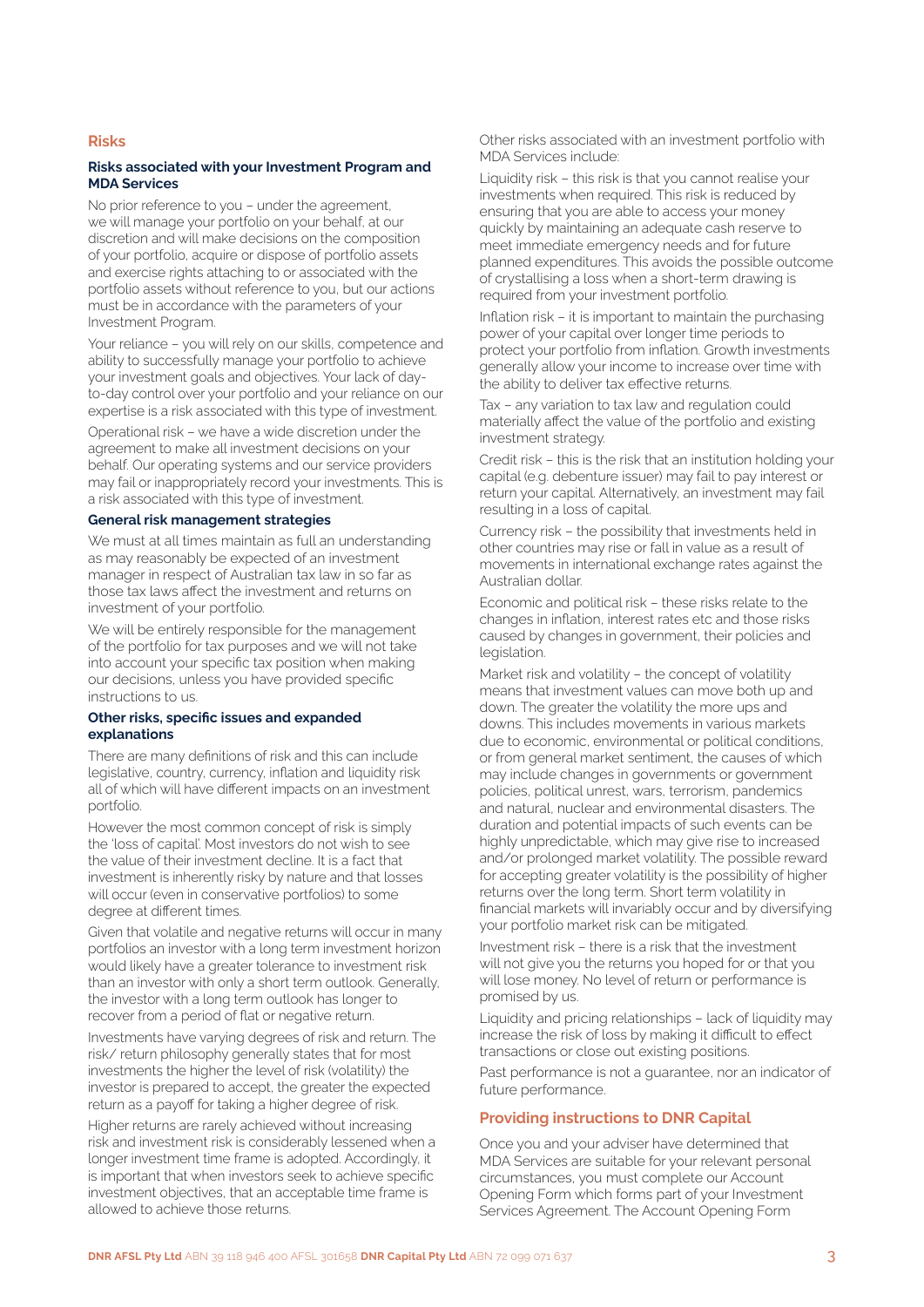includes how you instruct us to structure your investment portfolio and in respect of corporate actions. We reserve the right to request that verbal instructions be advised in writing and we will only act on your instructions once we have received and reviewed them.

Please note that we are not always able to act on your instructions regarding preferences with respect to participation in corporate actions.

The Account Opening Form includes:

- confirming the details of appointing us and your adviser
- the legal and personal details of the legal and beneficial owner of your portfolio
- how you wish us to liaise with other professional advisers on your behalf, these may include your accountant, the administrator of your self-managed superannuation fund, your power of attorney or any other party you authorise to act on your behalf
- how you provide banking instructions to us for deposits and withdrawals, and
- your investment instructions and the applicable fees charged to your portfolio.

#### **Payments to DNR Capital for MDA Services**

#### **Customer advisory warning**

#### **DID YOU KNOW?**

Small differences in both investment performance and fees and costs can have a substantial impact on your long term returns.

For example, total annual fees or costs of 2% of your account balance rather than 1% could reduce your final return by up to 20% over a 30 year period (for example, reduce it from \$100 000 to \$80 000).

You should consider whether features such as superior investment performance or the provision of better member services justify higher fees and costs.

You may be able to negotiate to pay lower fees. Ask the fund or your financial adviser.

#### **TO FIND OUT MORE**

If you would like to find out more, or see the impact of the fees based on your own circumstances, the Australian Securities and Investments Commission (ASIC) MoneySmart website (www.moneysmart.gov. au) has a managed funds fee calculator to help you check out the different fee options.

DNR Capital Pty Ltd undertakes the day-to-day operations involved in managing and administering your portfolio and will charge your portfolio fees for the MDA Services.

DNR AFSL Pty Ltd will not charge you any additional fees.

## **Fees and costs**

This section shows the fees and other costs you may be charged. These fees and costs may be deducted from your money, from the returns on your investment or from the assets of the managed investment as a whole.

You should read all of the information about fees and costs because it is important to understand their impact on your investment. The fees and costs of the MDA product are set out below.

#### **Ongoing fees and costs**

| Type of fee or cost                                                                                                                                               | Amount                                                             | How and<br>when paid |
|-------------------------------------------------------------------------------------------------------------------------------------------------------------------|--------------------------------------------------------------------|----------------------|
| Ongoing annual fees and costs                                                                                                                                     |                                                                    |                      |
| Management fees and costs<br>The fees and costs for managing<br>your investment - refer to advice fees<br>under Additional explanation of fees<br>and costs below | Refer to Example of fees and<br>costs section below                |                      |
| Performance fees<br>Amounts deducted from your<br>investment in relation to performance<br>of the product                                                         | \$0                                                                | N/A                  |
| Transaction costs<br>The costs incurred when buying or<br>selling assets                                                                                          | Refer to Additional explanation<br>of fees and costs section below |                      |

#### **Member activity related fees and costs**

| Type of fee or cost                                                                                                                                            | Amount      | How and<br>when paid |
|----------------------------------------------------------------------------------------------------------------------------------------------------------------|-------------|----------------------|
| Member activity related fees and<br>costs (fees for service or when your<br>money moves in or out of the MDA<br>product                                        | \$0         | N/A                  |
| Establishment fee<br>The fee to open your investment                                                                                                           | $$^{o}$     | N/A                  |
| Contribution fee<br>The fee on each amount contributed<br>to your investment - refer to advice<br>fees under Additional explanation of<br>fees and costs below | SO          | N/A                  |
| Withdrawal fee<br>The fee on each amount you take out<br>of your investment - refer to advice<br>fees under Additional explanation of<br>fees and costs below  | $$^{\circ}$ | N/A                  |
| <b>Fxit fee</b><br>The fee to close your investment -<br>refer to advice fees under Additional<br>explanation of fees and cost below                           | SO          | N/A                  |
| Switching fee<br>The fee for changing investment<br>options                                                                                                    | \$0         | N/A                  |

Our fees are calculated as a percentage of the value of your investment portfolio. Fees are deducted on a monthly basis, and percentage fees are applied to the daily average market value.

## **Example of fees and costs**

We may charge up to a maximum of 2% of the value of your investment portfolio. For example, if the average value of your investment portfolio over a year was \$100,000, a fee of \$2,000 will be charged during that year.

A minimum fee may apply and this will be agreed in your Investment Services Agreement.

You will also be charged an annual account keeping fee up to the maximum of \$450 per portfolio per annum. Your Investment Services Agreement with MDA Services outlines the applicable fees charged to your portfolio.

All fees are inclusive of GST.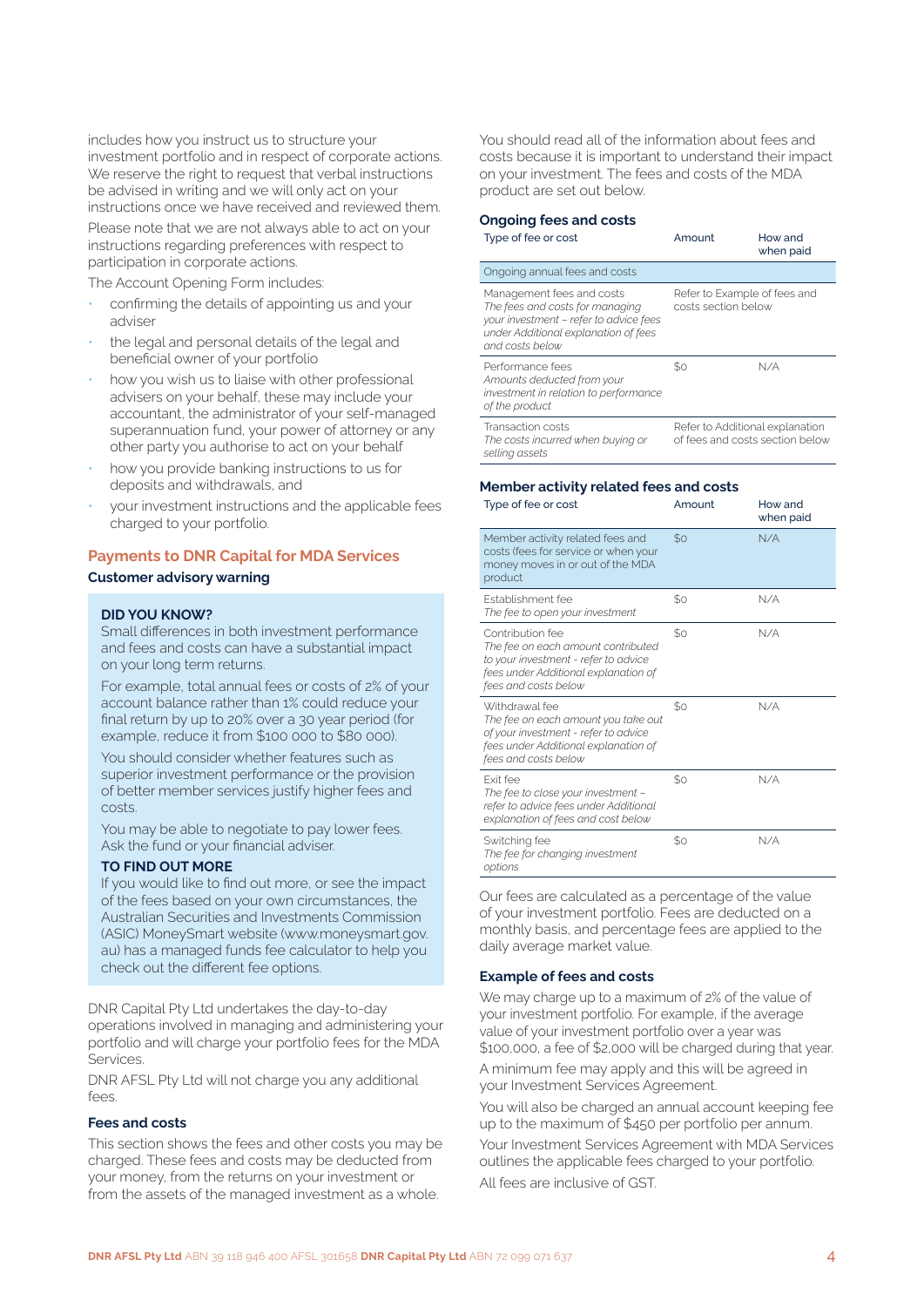The below table provides an example of how the ongoing annual fees and costs of the MDA product can affect your investment over a 1-year period. You should use this table to compare this product with other products offered by MDA providers.

| Example<br><b>DNR Capital MDA Product</b>                                              |         | Balance of \$50,000 with a<br>contribution of \$5,000 during<br>the year                                                                                                                                             |
|----------------------------------------------------------------------------------------|---------|----------------------------------------------------------------------------------------------------------------------------------------------------------------------------------------------------------------------|
| Contribution fees                                                                      | \$o     | For every additional \$5,000<br>you put in, you will be<br>charged \$0                                                                                                                                               |
| <b>PLUS</b> Management fees<br>and costs                                               | \$1,000 | And, for every \$50,000 you<br>have in the MDA product,<br>you will be charged \$1,000<br>each year                                                                                                                  |
| <b>PLUS</b> Performance fees                                                           | \$0     | And, you will be charged \$0<br>in performance fees each<br>vear                                                                                                                                                     |
| <b>PLUS</b> Transaction costs<br>Additional explanation of<br>transactions costs below |         | And, you will be charged<br>transaction costs                                                                                                                                                                        |
| <b>EQUALS</b> Costs of DNR<br>Capital's MDA product                                    | \$1.000 | If you had an investment of<br>\$50,000 at the beginning of<br>the year and you put in an<br>additional \$5,000 during that<br>year, you would be charged<br>fees of approximately \$1000<br>plus transaction costs. |
|                                                                                        |         | The total costs will depend<br>on the investment option you<br>chose and fees agreed upon.                                                                                                                           |

#### **Additional explanation of fees and costs**

## **Reduction of investment fees relating to managed funds**

If your portfolio includes managed funds we will discount our management and/or investment fees up to a maximum rate of 0.847% (including GST) on the value of those managed funds. The actual rate of discount applied to your account will be stipulated in your agreement. This acknowledges that in addition to your adviser fees, annual fees are charged by managed funds. This is referred to as a management expense ratio (MER). These fees vary but can range from 0.3% to 3.0% depending on the managed fund and asset class, with international equity managers being higher and cash generally at the lower end of the range.

## **Additional fees**

Your adviser may charge additional fees for their services. Their fees will be outlined in the Statement of Advice provided to you.

#### **Transaction costs**

Transaction costs are incurred in the buying or selling of the investments held by your portfolio and include costs such as brokerage, government taxes and stamp duty (if applicable). Brokerage may vary but will be a maximum of 0.25% of transaction value per transaction where trades are part of a block trade. Where trades are not part of a block trade brokerage will be a maximum of 0.25% of transaction value or \$15 per transaction whichever is greater. Such costs are deducted from your portfolio and passed on to external third parties and are additional to those charged for the provision of MDA Services.

#### **Cross reference to tax**

The benefit of any tax deduction passed on to the investor in the form of a reduced fee or cost.

## **Providing DNR Capital with feedback**

DNR Capital is committed to a program of continual improvement in the delivery of our services. Please do not hesitate to contact us if you would like to share feedback on your experience with us.

| By post | <b>Client Services</b><br><b>DNR Capital</b><br>GPO Box 3263<br>Brisbane QLD 4001 |
|---------|-----------------------------------------------------------------------------------|
| Email   | feedback@dnrcapital.com.au                                                        |
|         | <b>Website</b> www.dnrcapital.com.au                                              |
| Phone   | 07 3229 5531                                                                      |

## **Making a complaint**

Problem resolution is a priority for us. DNR Capital understands that there are occasions where we may not meet your expectations. Please contact us if you are dissatisfied with our services for any reason. You may choose to contact your adviser and they will discuss your issues with us.

If you are not satisfied that your complaint has been resolved within seven days, please contact our Dispute Resolutions Officer directly via any of the communication methods in the above feedback section.

We will endeavour to resolve all complaints promptly and fairly.

If you remain dissatisfied, you have the right to lodge a complaint with the Australian Financial Complaints Authority (AFCA). DNR AFSL Pty Ltd is a member of AFCA which is an independent private complaints body funded by its corporate members. You can contact AFCA at:

|       | <b>By post</b> Australian Financial Complaints Authority<br>GPO Box 3<br>Melbourne VIC 3001 |
|-------|---------------------------------------------------------------------------------------------|
| Email | info@afca.org.au                                                                            |
|       | <b>Website</b> www.afca.org.au                                                              |

- 
- **Phone** 1800 931 678

The Australian Securities and Investments Commission ("ASIC") also provides a freecall information line that you may use to make a complaint and obtain information about your rights. This number is 1300 300 630.

#### **Insurance arrangements**

DNR Capital maintain professional indemnity and fraud insurance that complies with the requirements of s912B of the Corporations Act 2001 (Cth).